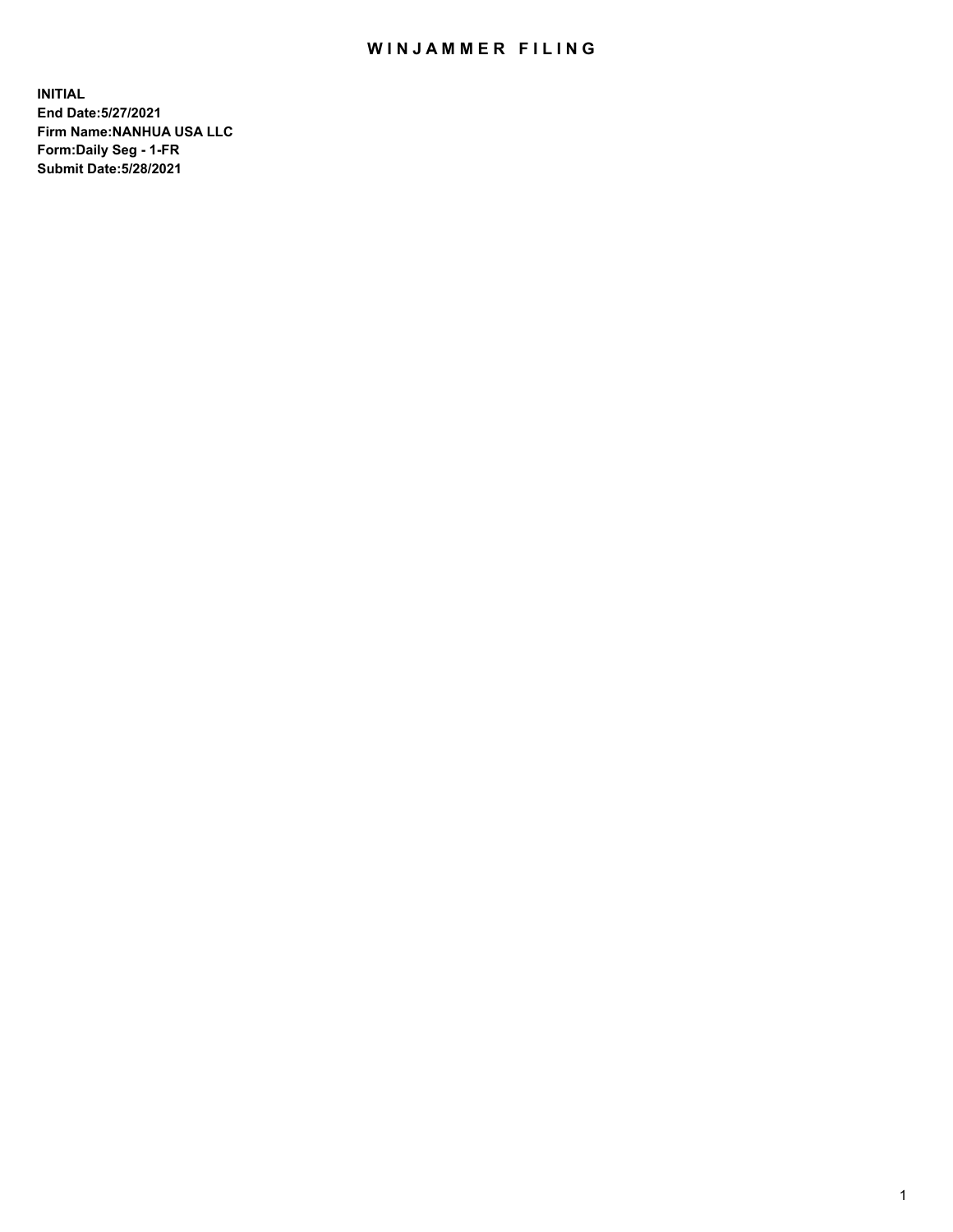## **INITIAL End Date:5/27/2021 Firm Name:NANHUA USA LLC Form:Daily Seg - 1-FR Submit Date:5/28/2021 Daily Segregation - Cover Page**

| <b>Contact Name</b>                                                            | <b>Kimberley Vercoe</b> [0040]               |
|--------------------------------------------------------------------------------|----------------------------------------------|
| <b>Contact Phone Number</b>                                                    | <u>+1 (312) 526-3930</u> [0060]              |
| <b>Contact Email Address</b>                                                   | Kimberley.Vercoe@nanhua-usa.<br>$com$ [0065] |
| FCM's Customer Segregated Funds Residual Interest Target (choose one):         |                                              |
| a. Minimum dollar amount: ; or                                                 | 3,500,000 [8930]                             |
| b. Minimum percentage of customer segregated funds required:% ; or             | $0$ [8940]                                   |
| c. Dollar amount range between: and; or                                        | $0$ [8950] 0 [8951]                          |
| d. Percentage range of customer segregated funds required between: % and %.    | 0 [8960] 0 [8961]                            |
| FCM's Customer Secured Amount Funds Residual Interest Target (choose one):     |                                              |
| a. Minimum dollar amount: ; or                                                 | 100,000 [8970]                               |
| b. Minimum percentage of customer secured funds required:%; or                 | $0$ [8980]                                   |
| c. Dollar amount range between: and; or                                        | 0 [8990] 0 [8991]                            |
| d. Percentage range of customer secured funds required between:% and%.         | $0$ [9000] $0$ [9001]                        |
| FCM's Cleared Swaps Customer Collateral Residual Interest Target (choose one): |                                              |
| a. Minimum dollar amount: ; or                                                 | $0$ [9010]                                   |
| b. Minimum percentage of cleared swaps customer collateral required:% ; or     | $0$ [9020]                                   |

- c. Dollar amount range between:and; or **0** [9030] **0** [9031]
- d. Percentage range of cleared swaps customer collateral required between:% and%. **0** [9040] **0** [9041]

Attach supporting documents

**Name of Company <b>NANHUA USA LLC** [0010]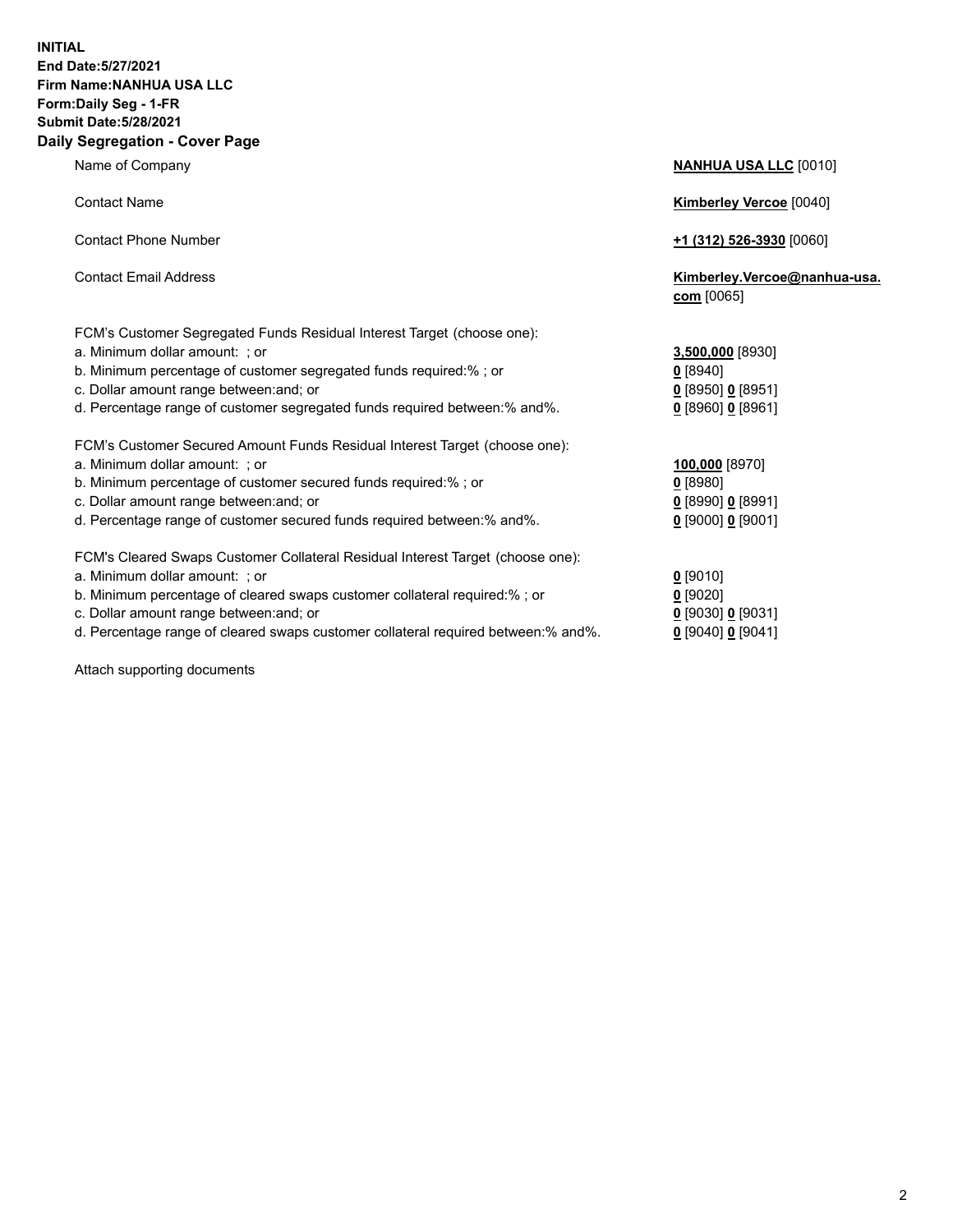## **INITIAL End Date:5/27/2021 Firm Name:NANHUA USA LLC Form:Daily Seg - 1-FR Submit Date:5/28/2021 Daily Segregation - Secured Amounts**

|     | Foreign Futures and Foreign Options Secured Amounts                                                        |                         |
|-----|------------------------------------------------------------------------------------------------------------|-------------------------|
|     | Amount required to be set aside pursuant to law, rule or regulation of a foreign                           | $0$ [5605]              |
|     | government or a rule of a self-regulatory organization authorized thereunder                               |                         |
| 1.  | Net ledger balance - Foreign Futures and Foreign Option Trading - All Customers                            |                         |
|     | A. Cash                                                                                                    | 60,197 [5615]           |
|     | B. Securities (at market)                                                                                  | $0$ [5617]              |
| 2.  | Net unrealized profit (loss) in open futures contracts traded on a foreign board of trade                  | $0$ [5625]              |
| 3.  | Exchange traded options                                                                                    |                         |
|     | A. Market value of open option contracts purchased on a foreign board of trade                             | $0$ [5635]              |
|     | B. Market value of open contracts granted (sold) on a foreign board of trade                               | $0$ [5637]              |
| 4.  | Net equity (deficit) (add lines 1. 2. and 3.)                                                              | 60,197 [5645]           |
| 5.  | Account liquidating to a deficit and account with a debit balances - gross amount                          | $0$ [5651]              |
|     | Less: amount offset by customer owned securities                                                           | $0$ [5652] 0 [5654]     |
| 6   | Amount required to be set aside as the secured amount - Net Liquidating Equity                             | 60,197 [5655]           |
|     | Method (add lines 4 and 5)                                                                                 |                         |
| 7.  | Greater of amount required to be set aside pursuant to foreign jurisdiction (above) or line                | 60,197 [5660]           |
|     | 6.                                                                                                         |                         |
|     | FUNDS DEPOSITED IN SEPARATE REGULATION 30.7 ACCOUNTS                                                       |                         |
| 1.  | Cash in Banks                                                                                              |                         |
|     | A. Banks located in the United States                                                                      | 384,930 [5700]          |
|     | B. Other banks qualified under Regulation 30.7                                                             | 0 [5720] 384,930 [5730] |
| 2.  | Securities                                                                                                 |                         |
|     | A. In safekeeping with banks located in the United States                                                  | $0$ [5740]              |
|     | B. In safekeeping with other banks qualified under Regulation 30.7                                         | 0 [5760] 0 [5770]       |
| 3.  | Equities with registered futures commission merchants                                                      |                         |
|     | A. Cash                                                                                                    | $0$ [5780]              |
|     | <b>B.</b> Securities                                                                                       | $0$ [5790]              |
|     | C. Unrealized gain (loss) on open futures contracts                                                        | $0$ [5800]              |
|     | D. Value of long option contracts                                                                          | $0$ [5810]              |
|     | E. Value of short option contracts                                                                         | 0 [5815] 0 [5820]       |
| 4.  | Amounts held by clearing organizations of foreign boards of trade                                          |                         |
|     | A. Cash                                                                                                    | $0$ [5840]              |
|     | <b>B.</b> Securities                                                                                       | $0$ [5850]              |
|     | C. Amount due to (from) clearing organization - daily variation                                            | $0$ [5860]              |
|     | D. Value of long option contracts                                                                          | $0$ [5870]              |
|     | E. Value of short option contracts                                                                         | 0 [5875] 0 [5880]       |
| 5.  | Amounts held by member of foreign boards of trade                                                          |                         |
|     | A. Cash                                                                                                    | 27,707 [5900]           |
|     | <b>B.</b> Securities                                                                                       | $0$ [5910]              |
|     | C. Unrealized gain (loss) on open futures contracts                                                        | $0$ [5920]              |
|     | D. Value of long option contracts                                                                          | $0$ [5930]              |
|     | E. Value of short option contracts                                                                         | 0 [5935] 27,707 [5940]  |
| 6.  | Amounts with other depositories designated by a foreign board of trade                                     | $0$ [5960]              |
| 7.  | Segregated funds on hand                                                                                   | $0$ [5965]              |
| 8.  | Total funds in separate section 30.7 accounts                                                              | 412,637 [5970]          |
| 9.  | Excess (deficiency) Set Aside for Secured Amount (subtract line 7 Secured Statement<br>Page 1 from Line 8) | 352,440 [5680]          |
| 10. | Management Target Amount for Excess funds in separate section 30.7 accounts                                | 100,000 [5980]          |
| 11. | Excess (deficiency) funds in separate 30.7 accounts over (under) Management Target                         | 252,440 [5985]          |
|     |                                                                                                            |                         |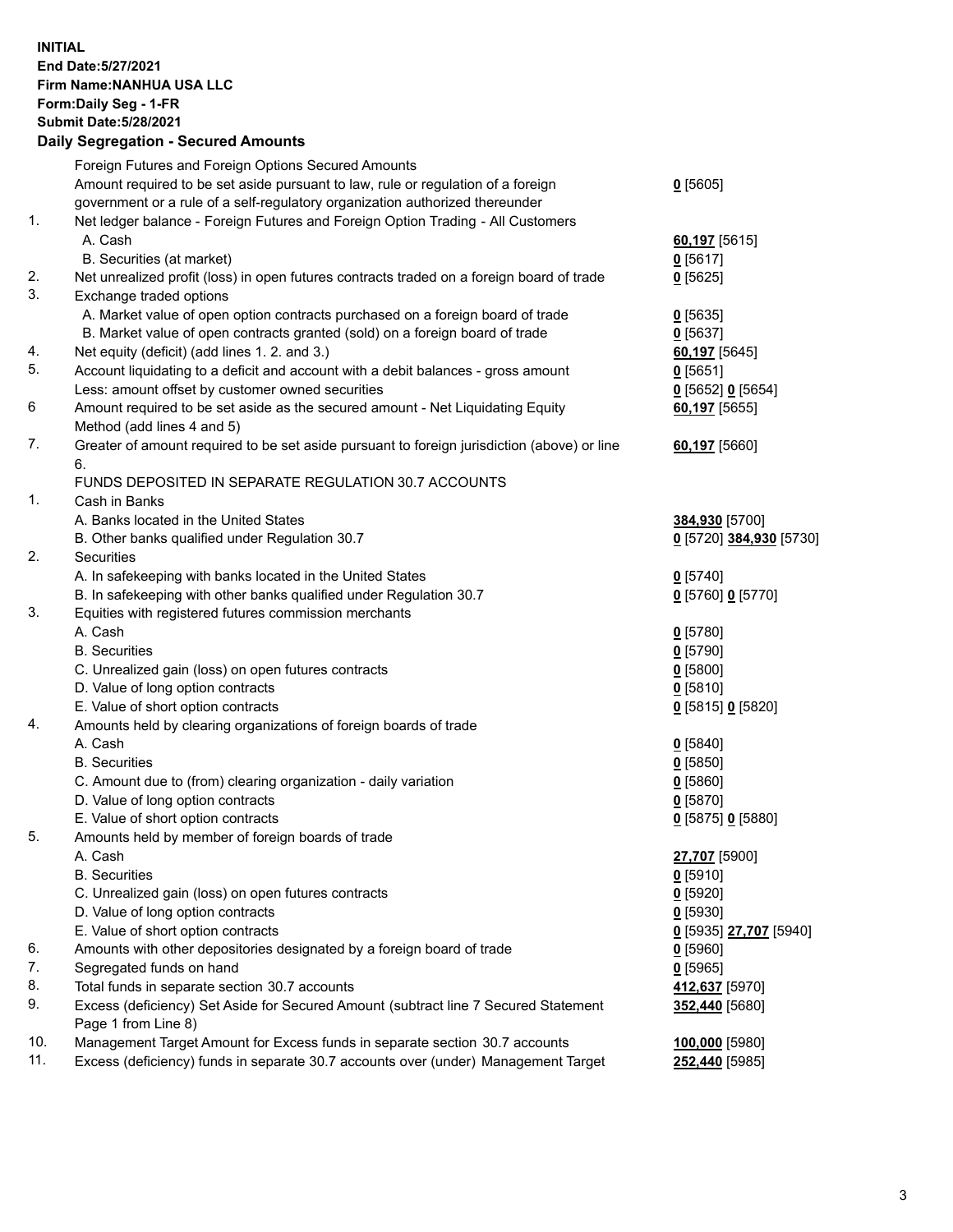| <b>INITIAL</b> | End Date: 5/27/2021<br>Firm Name: NANHUA USA LLC<br>Form: Daily Seg - 1-FR<br><b>Submit Date: 5/28/2021</b><br>Daily Segregation - Segregation Statement     |                     |
|----------------|--------------------------------------------------------------------------------------------------------------------------------------------------------------|---------------------|
|                | SEGREGATION REQUIREMENTS (Section 4d(2) of the CEAct)                                                                                                        |                     |
| 1.             | Net ledger balance                                                                                                                                           |                     |
|                | A. Cash                                                                                                                                                      | 187,744,929 [5000]  |
|                | B. Securities (at market)                                                                                                                                    | $0$ [5010]          |
| 2.             | Net unrealized profit (loss) in open futures contracts traded on a contract market                                                                           | -54,930,909 [5020]  |
| 3.             | Exchange traded options                                                                                                                                      |                     |
|                | A. Market value of open option contracts purchased on a contract market                                                                                      | 1,431,136 [5030]    |
|                | B. Market value of open option contracts granted (sold) on a contract market                                                                                 | $-1,062,210$ [5040] |
| 4.             | Net Equity (deficit) (add lines 1, 2, and 3)                                                                                                                 | 133,182,946 [5050]  |
| 5.             | Accounts liquidating to a deficit and accounts with                                                                                                          |                     |
|                | debit balances - gross amount                                                                                                                                | $0$ [5060]          |
|                | Less: amount offset by customer owned securities                                                                                                             | 0 [5070] 0 [5080]   |
| 6.             | Amount required to be segregated (add lines 4 and 5)                                                                                                         | 133,182,946 [5090]  |
|                | FUNDS IN SEGREGATED ACCOUNTS                                                                                                                                 |                     |
| 7.             | Deposited in segregated funds bank accounts<br>A. Cash                                                                                                       |                     |
|                |                                                                                                                                                              | 31,809,597 [5100]   |
|                | B. Securities representing investment of customers' funds (at market)<br>C. Securities held for particular customers or option customers in lieu of cash (at | $0$ [5110]          |
|                | market)                                                                                                                                                      | $0$ [5120]          |
| 8.             | Margins on deposit with derivatives clearing organizations of contract markets                                                                               |                     |
|                | A. Cash                                                                                                                                                      | 115,690,945 [5130]  |
|                | B. Securities representing investment of customers' funds (at market)                                                                                        | $0$ [5140]          |
|                | C. Securities held for particular customers or option customers in lieu of cash (at                                                                          | $0$ [5150]          |
|                | market)                                                                                                                                                      |                     |
| 9.             | Net settlement from (to) derivatives clearing organizations of contract markets                                                                              | $-3,168,680$ [5160] |
| 10.            | Exchange traded options                                                                                                                                      |                     |
|                | A. Value of open long option contracts                                                                                                                       | 1,431,136 [5170]    |
|                | B. Value of open short option contracts                                                                                                                      | $-1,062,210$ [5180] |
| 11.            | Net equities with other FCMs                                                                                                                                 |                     |
|                | A. Net liquidating equity                                                                                                                                    | $0$ [5190]          |
|                | B. Securities representing investment of customers' funds (at market)                                                                                        | $0$ [5200]          |
|                | C. Securities held for particular customers or option customers in lieu of cash (at                                                                          | $0$ [5210]          |
|                | market)                                                                                                                                                      |                     |
| 12.            | Segregated funds on hand                                                                                                                                     | $0$ [5215]          |
| 13.            | Total amount in segregation (add lines 7 through 12)                                                                                                         | 144,700,788 [5220]  |
| 14.            | Excess (deficiency) funds in segregation (subtract line 6 from line 13)                                                                                      | 11,517,842 [5230]   |
| 15.            | Management Target Amount for Excess funds in segregation                                                                                                     | 3,500,000 [5240]    |
| 16.            | Excess (deficiency) funds in segregation over (under) Management Target Amount                                                                               | 8,017,842 [5250]    |
|                | <b>Excess</b>                                                                                                                                                |                     |